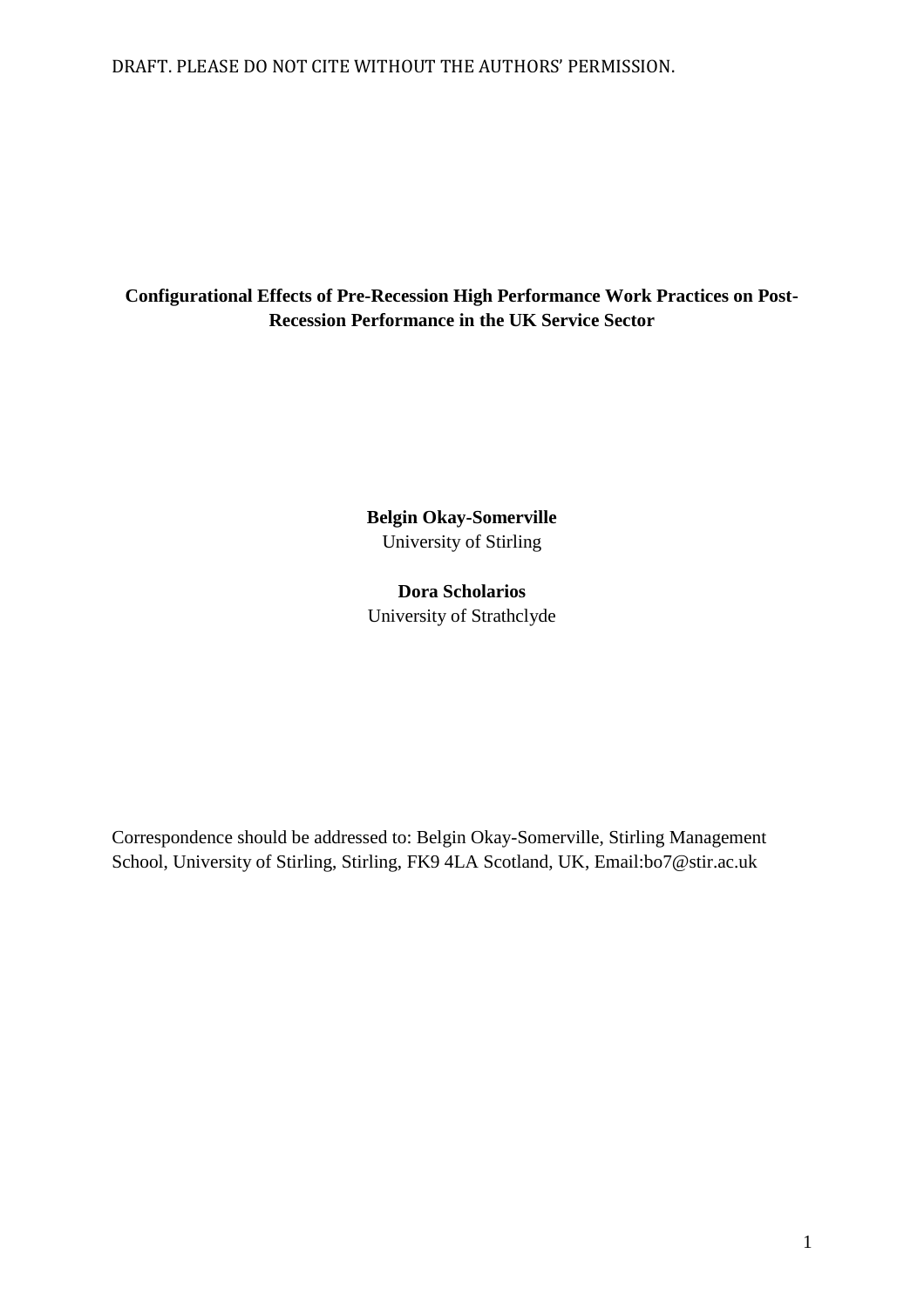# **Configurational Effects of Pre-Recession High Performance Work Practices on Post-Recession Performance in the UK Service Sector**

This developmental paper examines the role of skills-based contingencies in the UK service sector (i.e., the service sector segment within which the organisation operates and workforce differentiation within organisations) that may influence pre-recession adoption of High Performance Work Practices (HPWPs) and the extent to which different bundles of HPWPs improve post-recession organisational performance over time. The study is informed by the Workplace Employment Relations Surveys (WERS), which provides panel data from 812 UK service sector organisations. Preliminary findings show that ability- and motivationenhancing practices are of particular importance for improving service quality for organisations that rely on low-skilled work. The study highlights the role of skills-based contingencies that are relevant for skills demand and utilisation in the service sector as significant precursors of HPWP adoption.

Developmental paper submitted to the Human Resource Management track at the British Academy of Management Conference 2016

Word count (excluding references): 1955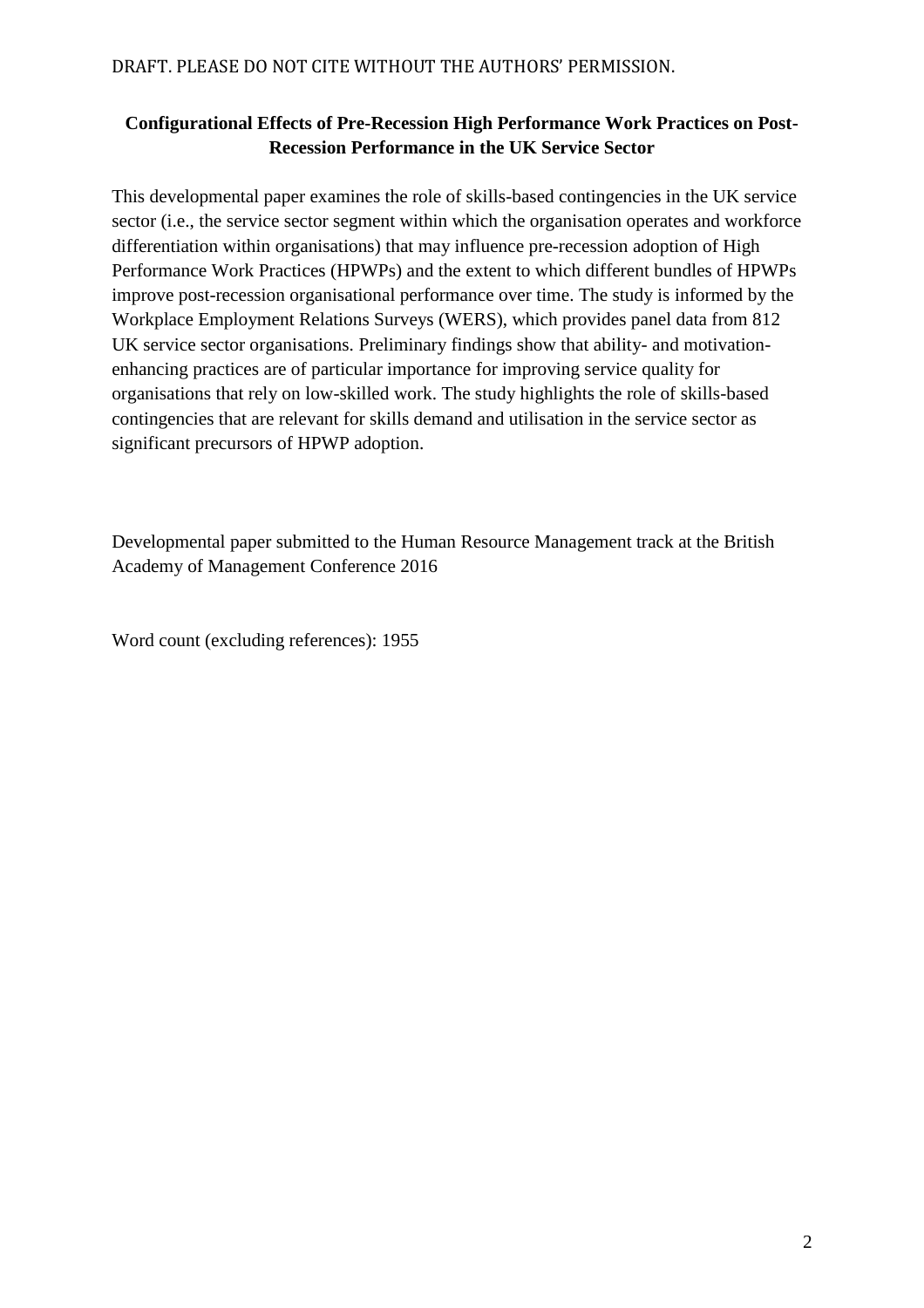# **Configurational Effects of Pre-Recession High Performance Work Practices on Post-Recession Performance in the UK Service Sector**

#### **Introduction**

Adoption of High Performance Work Practices (HPWPs) is recommended to raise skills demand and utilisation in the workplace and, in turn, as a means of improving organisational performance (Bevan, 2012; Stone, Braidford, Houston, and Bolger, 2012). However, in some economies, such as the UK, where labour market polarisation has been observed, the uptake of HPWPs has been slow, particularly for the low skilled end of the labour market (Payne and Keep, 2011). Considering the implementation-to-benefit lag (Birdi, Clegg, Patterson, Robinson, Stride, Wall and Wood, 2008) associated with HPWP, this reluctance is partly attributed to the widespread focus on short-term profitability (Sisson and Storey, 2000).

The present study examines the role of skills-based contingencies that may be influencing the adoption of HPWP and the extent to which different bundles of HPWP (i.e., ability-, motivation- and opportunity-enhancing bundles) improve organisational performance over time. The study is based on the UK service sector, which embodies the 'loveliest' (e.g., knowledge work in finance) and the 'lousiest' (e.g., interactive service work in tourism and hospitality) segments of the labour market (Thompson, Warhurst and Callaghan, 2001). This allows us to incorporate external skill-based contingencies (i.e., the segment within the service sector in which the organisation operates) and internal skill-based contingencies (i.e., workforce differentiation within organisations) that may influence adoption of HPWP. Moreover, the study aims to explore which configurations of HPWP result in improved performance given these skill-based contingencies.

The study is expected to contribute to the strategic HRM and talent management literatures in a number of ways. First, the majority of HPWP research is applied in manufacturing, yet key growth areas in most de-industrialised nations revolve around knowledge and interactive services. It is important, therefore, to focus attention on the service sector (Boxall, 2003; Guest, Michie, Conway and Sheehan, 2003).

The present study uses nationally representative pre- and post-recession panel data to understand the impact of HPWP on organisational outcomes. A second expected contribution is therefore its longitudinal perspective, taking into account the impact of the 2008 recession, when understanding how HPWP influences performance.

Finally, this research takes a configurational approach and considers the skill-based contingencies, and how these impact on the adoption of HPWP and its influence on organisational performance. This informs the best-practice vs best-fit debate in the strategic HRM literature. In doing so, this study contributes to understanding the boundary conditions within which HPWP improves organisational outcomes (Messersmith, Patel, Lepak, and Gould-Williams, 2011; Snape and Redman, 2010). Such a configurational approach also has implications for talent management, particularly for the low-skilled segment of the labour market.

The study is currently in its early exploratory stages. Below, we provide a brief overview of our hypothesis development, methods and preliminary findings and their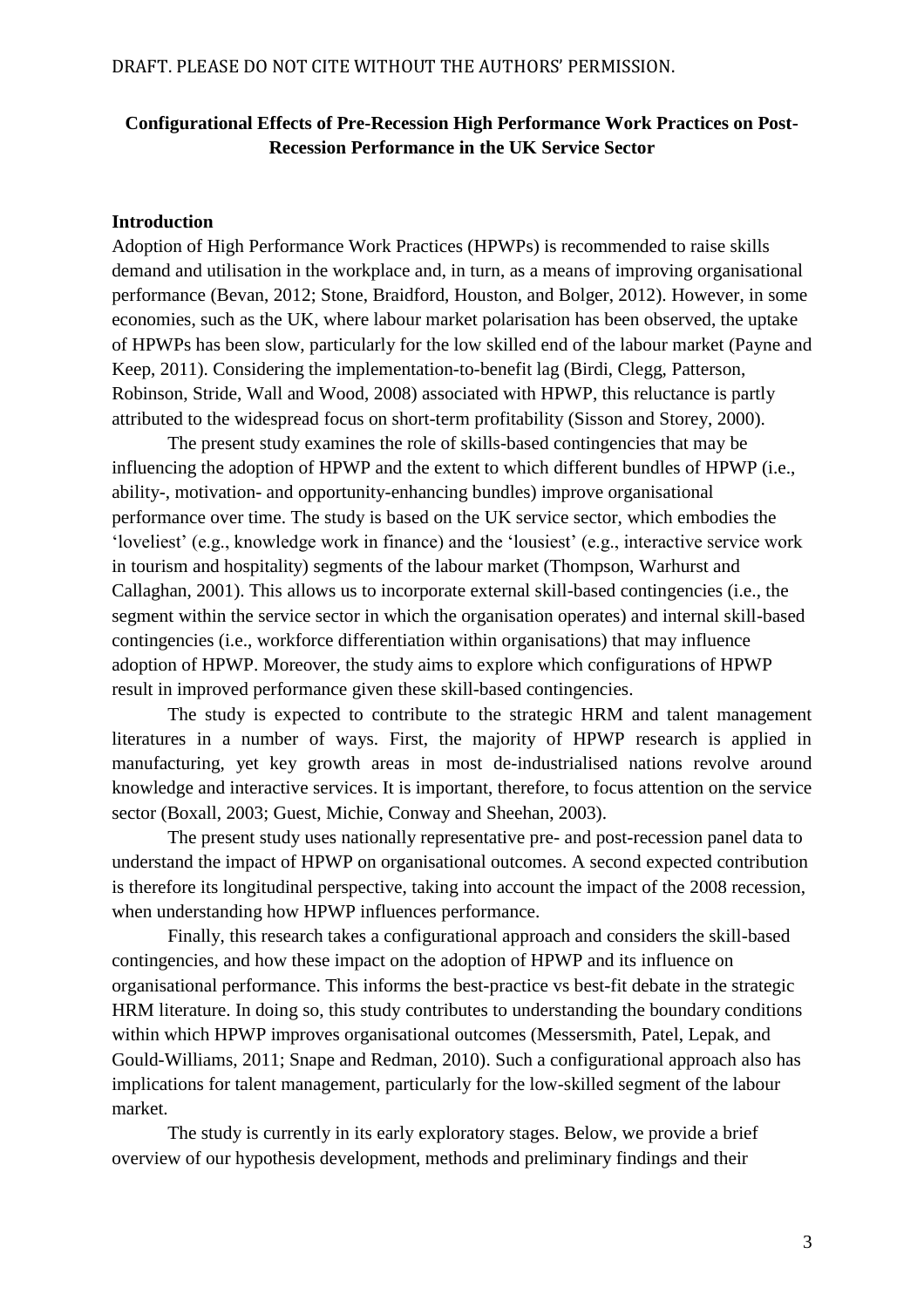interpretation. We expect to be able to discuss a better developed paper by the time of conference.

## **High Performance Work Practices – Performance Link: A lagged effect perspective**

Although the consensus view is that HPWPs positively influence performance, few studies take a longitudinal perspective to delineate this relationship (Guest, 2011; Paauwe & Boselie, 2005). Nevertheless, an implementation-to-benefit lag has been reported in recent studies (e.g., Katou and Budhwar, 2015; Tregaskis, Daniels, Glover, Butler and Meyer, 2013). It is argued that HPWPs help align interests and goals of employees with that of the firm and "mature over time ... to yield significant productivity gain" (Kato and Morishima, 2002, p., 517). Most HPWP–performance research is, therefore, argued to be post-predictive, i.e., using cross-sectional data, it measures HR practices after the performance period (Wright, Gardner, Moynihan, & Allen, 2005).

Provided there is no agreement on the appropriate lag period to study, this research focuses on pre-recession adoption of HPWP and post-recession performance outcomes. The 2008 recession had severe effects on a number of measures of performance in the UK. Increased job insecurity observed during the recession has been argued to have resulted in increased absenteeism at work (Malach-Pines and Zaidman, 2013). Labour productivity has been hit the hardest and it is predicted that sustained recovery will depend on maintaining competitiveness through high quality products and services (CIPD, 2014). We expect prerecession adoption of HPWPs to be positively associated with these measures of performance that are most affected by the recession: absenteeism, productivity, product/service quality and overall firm performance.

*Hypothesis 1:* Pre-recession adoption of HPWPs (ability-, motivation- and opportunity-enhancing bundles of HR practices) predicts post-recession performance outcomes (labour productivity, product/service quality, firm performance and absenteeism).

# **Skill-based contingencies in the UK service sector**

The service sector covers a wide variety of human services, varying significantly in the nature of the work and the level of skill required (Frenkel, 2000). Employment in most deindustrialised countries has been polarised into 'lovely' (i.e., mostly in knowledge-intensive services, e.g., in computing and information technology) and 'lousy' jobs (i..e, mostly in interactive services, e.g., in personal services, and sales occupations) (Goos, Manning and Salomons, 2009). Within this context, our understanding of how HPWPs contribute to competitiveness depends largely on considering the range of service markets (Boxall, 2003). This requires a consideration of systematic variation of HRM between service sector segments and within strategic groups in organisations (Lepak and Snell, 2002, 2007). In this research, we take these to reflect external and internal skill-based contingencies that influence adoption of HPWPs and their impact on organisational outcomes, respectively.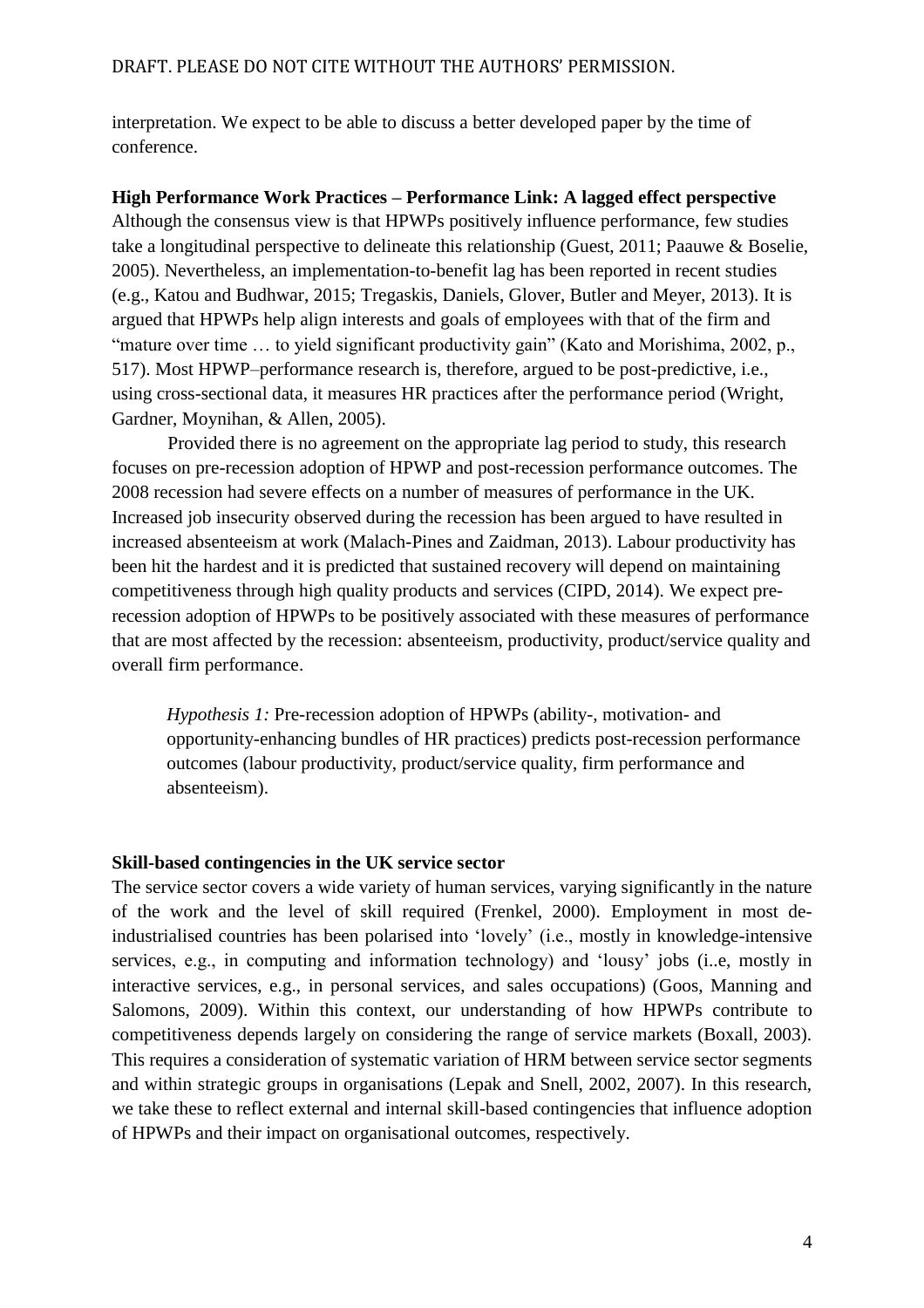#### *External skill-based contingencies*

External contingencies in the environment that a firm operates in are argued to determine the appropriate form of HRM as they influence organisational strategies (Boselie, Dietz, & Boon, 2005). One such external contingency for the UK service sector is the segmentation in the nature of service provided, reflected in knowledge-intensive vs interactive service segments. The former relies largely on symbolic and analytical work (i.e., high-skilled work, e.g., in software and IT consultancy), while the latter is renowned for its reliance on soft skills (i.e., low-skilled work e.g., in the retail sector) (Pina and Tether, 2016; Hurrell, 2016). It can be argued that, a distinction between these two segments of the service sector reflect the two ends of the labour market – by the proportion of 'lovely' and 'lousy' jobs in each.

There is great variability on the uptake of HPWP in the service sector (CIPD, 2014). Research on the interactive service segment suggests that even when organisations are competing on quality, rather than price, this does not necessarily translate into more meaningful experience of work for employees (Lloyd, Warhust, & Dutton, 2013), as organisations may not have the HR management practices in place to deliver such outcomes (CIPD, 2014). For organisations in the knowledge-intensive segment, knowledge management is the key challenge. Creating a learning environment that is open for co-operation is often the main concern for these organisations (Thite, 2004). Batt (2000) has shown variation in the adoption/implementation of HPWP across call-centres depending on the nature and the complexity of the interaction with the customer. This suggests that the product/service market segment within which an organisation is located constitutes a significant skill-based external contingency influencing the adoption of HPWPs. We expect market segmentation within the service sector to influence adoption of HPWPs. This is reflected in the following hypothesis:

*Hypothesis 2:* Organisations in the interactive service segment are less likely to adopt HPWPs in comparison to those in the knowledge-intensive segment.

#### *Internal skill-based contingencies*

A human capital perspective suggests that organisations' investment in employee capabilities will vary for different types of human capital (Lepak and Snell, 1999). Such workplace differentiation implies that organisations will disproportionately invest in strategic groups of workers (Huselid and Becker, 2010). For example, De Vos and Dries (2013) report differences in HR practices of organisations that rely on high-value, high-uniqueness workforce and those that rely on low-value, low-uniqueness workforce. The latter were found to be more preoccupied with immediate organisational outcomes, suggesting an emphasis on short-term performance pressures. Such pressures reduce the likelihood that organisations will adopt HPWP (Krausert, 2014).

It can be argued that adoption of HPWPs will vary depending on the labour force composition of the organisation. We expect organisations that rely heavily on low-skilled workers to be less likely to adopt HPWPs, in comparison to those that rely on intermediateor high-skilled workers.

*Hypothesis 3:* Organisations that rely on low-skilled workers are less likely to adopt HPWPs in comparison to those that rely on intermediate-/high-skilled workers.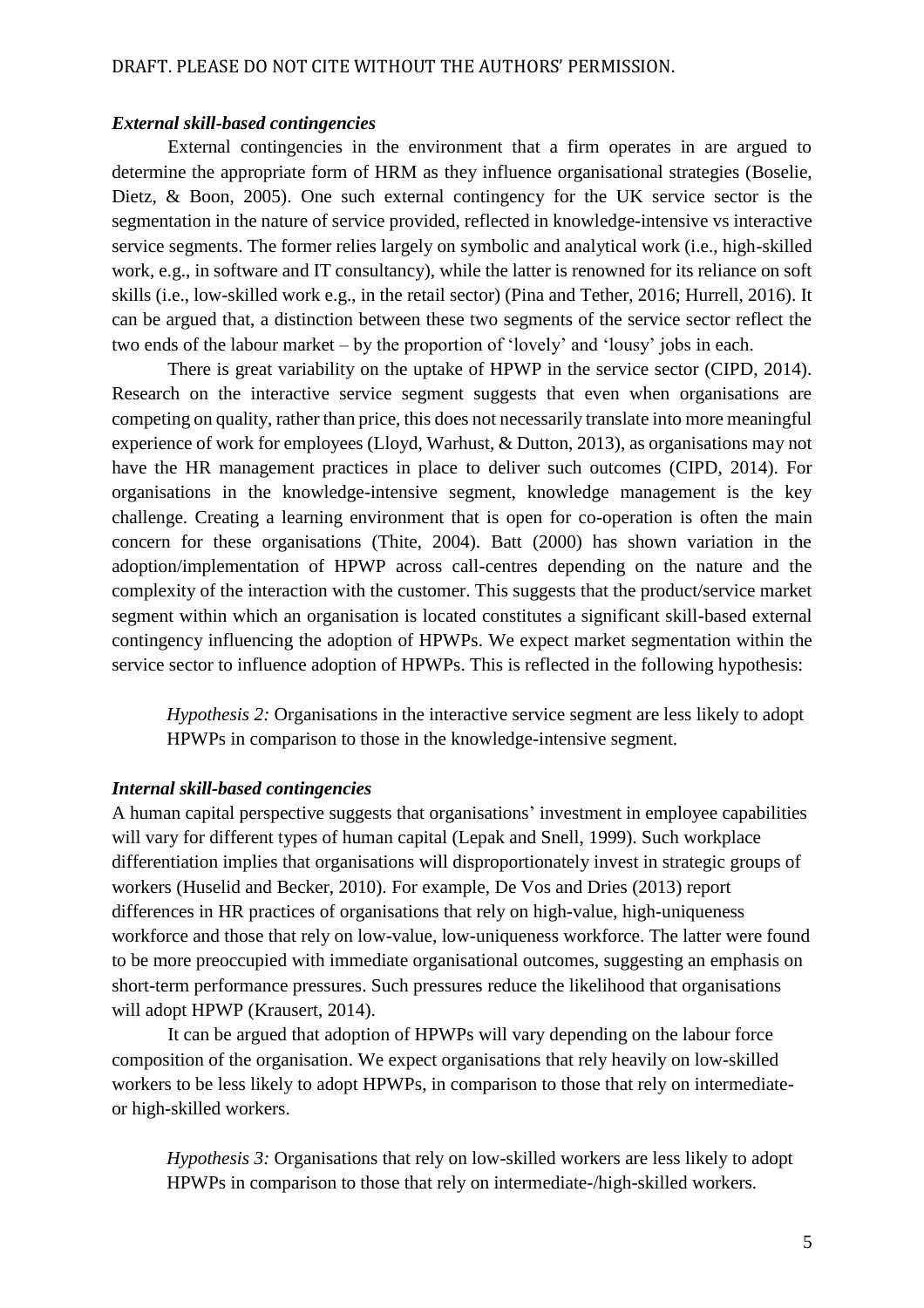# **Configurational approach to High Performance Work Practices and Performance relationship**

Studies using a configurational approach to the HPWP-Performance relationship are scarce. Those that do, however, point to differential impact of HPWP bundles on performance, based on internal and external contingencies. Within organisations, it was shown that adoption of HPWPs may not be equally effective across all groups of workers, based on the strategic value of employee groups (e.g., Krausert, 2014). Between organisations, technological intensity of the industry has been found to influence the extent to which HPWPs are effective (Larraza, Urtasun and Garcia, 2006).

Given the scarcity of research using this approach, we broadly expect different bundles of HPWP to have differential impact on different aspects of organisational outcomes based on the internal and external skill-based contingencies we study in this research.

*Hypothesis 3:* Combinations of HPWP bundles that positively influence organisational outcomes will depend on (a) the service segment within which the organisation operates; and (b) the organisation's reliance on low- vs intermediatehigh-skilled workforce.

### **Method**

The study is informed by the Workplace Employment Relations Surveys (WERS), which provides panel data from 812 service sector organisations (26% in knowledge-intensive segment; for 64% the largest occupational group (LOG) was low-skilled workers and highskilled workers for 24% of the organisations) that participated in the survey in 2004 and 2011.

HPWPs are measured with composite measures for the three bundles: ability- (e.g., sophisticated recruitment and selection and enriched job design); motivation- (e.g., job security guarantee and internal recruitment); and opportunity-enhancing practices (e.g., functional flexibility, teamwork and quality circles) using data from the management questionnaire. Organisational performance is measured by management ratings of absenteeism, financial performance, labour productivity and product quality. Control variables include: organizational size, organisational age, ownership, union presence, management opinion of impact of recession, pre-recession (2004) organisational performance and post-recession (2011) HPWPs.

Data were analysed using Complex Samples General Linear Model, which takes into account the establishment weight for panel data.

## **Findings**

Preliminary findings show that pre-recession HPWPs did not significantly influence postrecession performance, except for the negative relationship between ability-enhancing practices and absenteeism. In comparison to organisations that predominantly rely on highskilled workers those that rely on low-skilled workers report lower adoption of abilityenhancing HPWPs. Compared to organisations that operate in the knowledge-intensive segment of the service sector, those in the interactive-service segment reported lower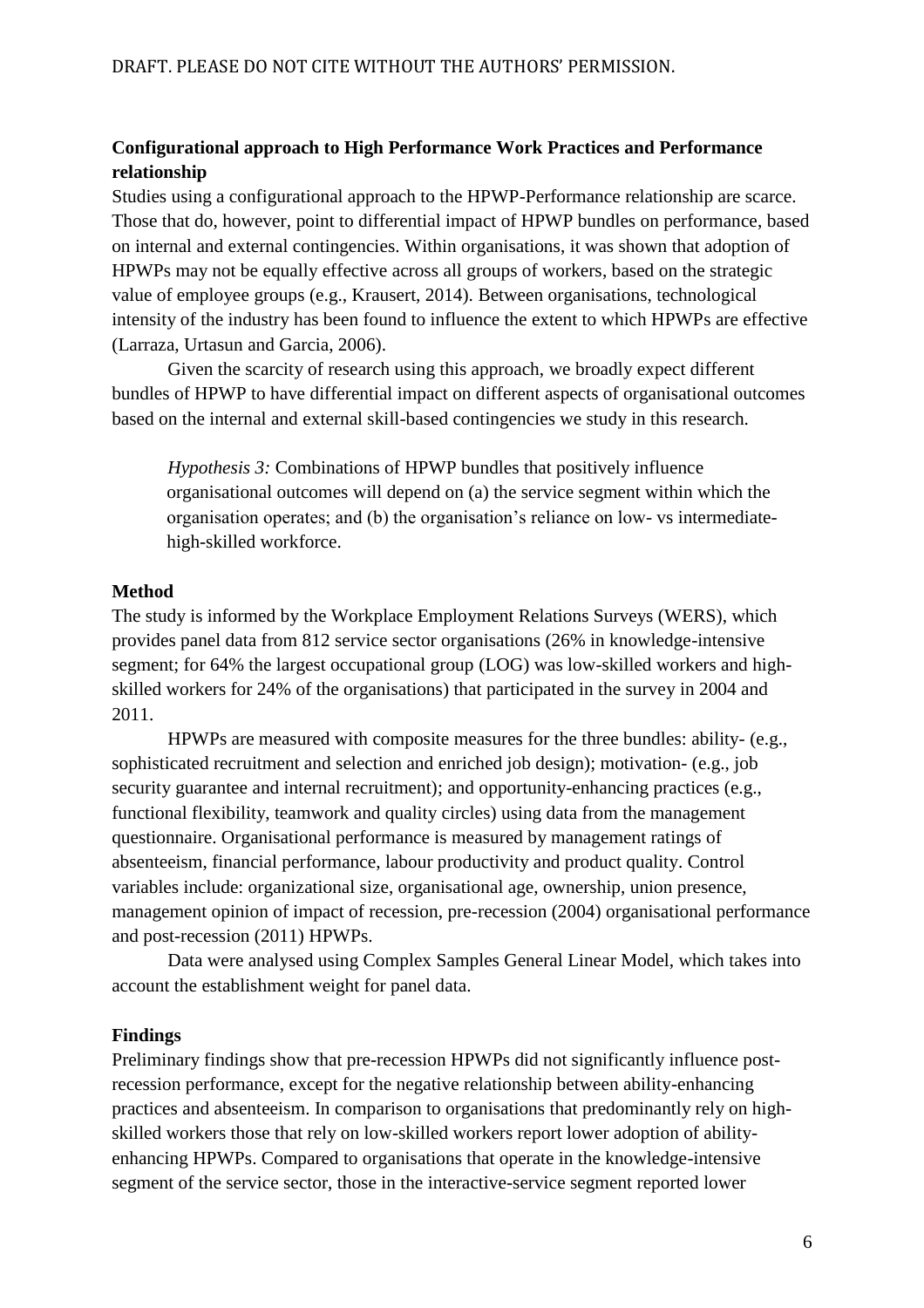adoption of ability-enhancing HPWPs. Finally, ability- and motivation-enhancing practices have a higher impact on service quality for organisations that rely on low-skilled workers.

# **Discussion**

Findings provide support for the view that adoption of HPWPs is influenced by external and internal contingencies. More specifically, the study highlights the role of skills-based contingencies that are relevant for skills demand and utilisation in the service sector as significant precursors of HPWP adoption.

Findings show limited support for the direct relationship between HPWPs and organisational performance for organisations in the UK service sector. However, ability- and motivation-enhancing practices are found to be of particular importance for improving service quality for organisations that rely on low-skilled work. These findings are consistent with arguments against a 'low-road' approach to skills utilisation.

These preliminary findings are also in line with arguments for considering contextual conditions which moderate the effects of HPWPs, and particularly that HPWPs are instrumental in improving organisational performance in labour intensive industries (Datta, Guthrie and Wright, 2005). These also point toward gains in service quality as a result of HPWPs despite the effects of the recession.

## **References**

- Batt, R., 2000. Strategic segmentation in front-line services: matching customers, employees and human resource systems. *International Journal of Human Resource Management*, *11*(3), pp.540-561.
- Bevan, S. (2012). *Good work, high performance and productivity*. London: The Work Foundation.
- Boselie, P., Dietz, G. and Boon, C., 2005. Commonalities and contradictions in HRM and performance research. *Human Resource Management Journal*, *15*(3), pp.67-94.
- Boxall, P., 2003. HR strategy and competitive advantage in the service sector. *Human Resource Management Journal*, *13*(3), pp.5-20.
- CIPD, 2014. Megatrends: Are UK organisations getting better at managing their people?, Chartered Institute of Personnel Development, [http://www.cipd.co.uk/binaries/megatrends\\_2014-uk-organisations-managing](http://www.cipd.co.uk/binaries/megatrends_2014-uk-organisations-managing-people.pdf)[people.pdf](http://www.cipd.co.uk/binaries/megatrends_2014-uk-organisations-managing-people.pdf)
- Datta, D.K., Guthrie, J.P. and Wright, P.M., 2005. Human resource management and labor productivity: does industry matter?. *Academy of management Journal*, *48*(1), pp.135- 145.
- De Vos, A. and Dries, N., 2013. Applying a talent management lens to career management: The role of human capital composition and continuity.*The International Journal of Human Resource Management*, *24*(9), pp.1816-1831.
- Frenkel, S.J., 2000. Introduction: service work and its implications for HRM. *International Journal of Human Resource Management, 11(3)*, pp.469-476.
- Goos, M., Manning, A. and Salomons, A., 2009. Job polarization in Europe.*The American Economic Review*, *99*(2), pp.58-63.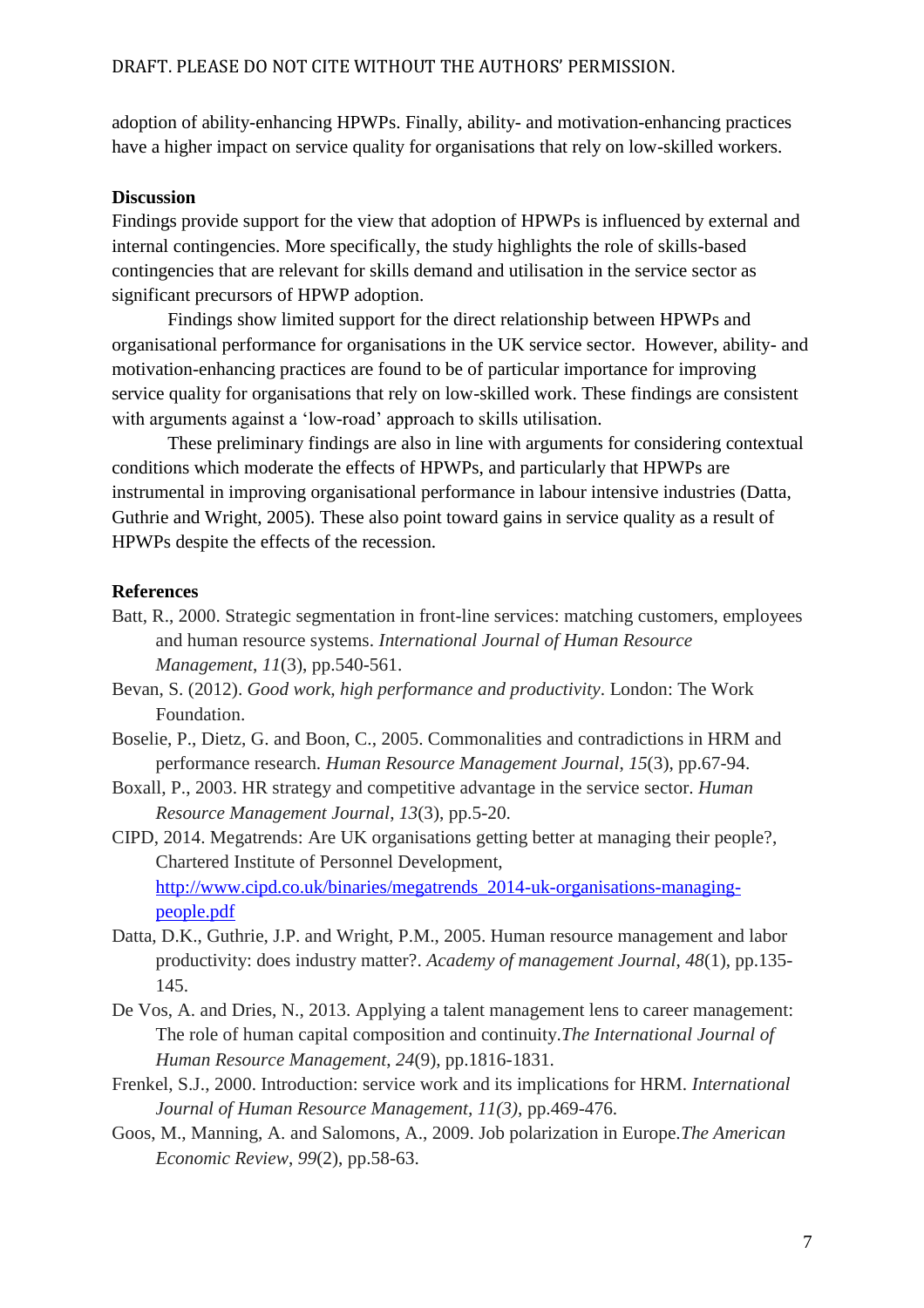### DRAFT. PLEASE DO NOT CITE WITHOUT THE AUTHORS' PERMISSION.

- Guest, D.E., 2011. Human resource management and performance: still searching for some answers. *Human Resource Management Journal*, *21*(1), pp.3-13.
- Guest, D.E., Michie, J., Conway, N. and Sheehan, M., 2003. Human resource management and corporate performance in the UK. *British journal of industrial relations*, *41*(2), pp.291-314.
- Hurrell, S.A., 2016. Rethinking the soft skills deficit blame game: Employers, skills withdrawal and the reporting of soft skills gaps. *Human Relations*, 69(3), pp.605-628.
- Huselid, M.A. and Becker, B.E., 2010. Bridging micro and macro domains: Workforce differentiation and strategic human resource management. *Journal of management*.
- Katou, A.A. and Budhwar, P., 2015. Human resource management and organisational productivity: A systems approach based empirical analysis. *Journal of Organizational Effectiveness: People and Performance*, *2*(3), pp.244-266.
- Kato, T. and Morishima, M., 2002. The productivity effects of participatory employment practices: Evidence from new Japanese panel data. *Industrial Relations: A Journal of Economy and Society*, *41*(4), pp.487-520.
- Kintana, M.L., Alonso, A.U. and Olaverri, C.G., 2006. High-performance work systems and firms' operational performance: the moderating role of technology. *The International Journal of Human Resource Management*,*17*(1), pp.70-85.
- Krausert, A., 2014. HRM systems for knowledge workers: Differences among top managers, middle managers, and professional employees. *Human resource management*, *53*(1), pp.67-87.
- Lepak, D.P. and Snell, S.A., 1999. The human resource architecture: Toward a theory of human capital allocation and development. *Academy of management review*, *24*(1), pp.31-48.
- Lepak, D.P. and Snell, S.A., 2002. Examining the human resource architecture: The relationships among human capital, employment, and human resource configurations. *Journal of management*, *28*(4), pp.517-543.
- Lepak, D. and Snell, S.A., 2007. Employment subsystems and the 'HR architecture'. *Oxford Handbook of Human Resource Management, The*, p.210.
- Lloyd, C., Warhurst, C. and Dutton, E., 2013. The weakest link? Product market strategies, skill and pay in the hotel industry. *Work, Employment & Society*, *27*(2), pp.254-271.
- Malach-Pines, Ayala, and Nurit Zaidman. "5. The mark of recession in the high-tech industry: high stress and low burnout." *The Psychology of the Recession on the Workplace* (2013): 89.
- Messersmith, J.G., Patel, P.C., Lepak, D.P. and Gould-Williams, J.S., 2011. Unlocking the black box: exploring the link between high-performance work systems and performance. *Journal of Applied Psychology*, *96*(6), p.1105.
- Paauwe, J. and Boselie, P., 2005. HRM and performance: what next?.*Human Resource Management Journal*, *15*(4), pp.68-83.
- Payne, J. and Keep, E.J., 2011. One step forward, two steps back? Skills policy in England under the coalition government. SKOPE Research Paper No. 102, Cardiff: SKOPE.
- Pina, K. and Tether, B.S., 2016. Towards understanding variety in knowledge intensive business services by distinguishing their knowledge bases. *Research Policy*, *45*(2), pp.401-413.